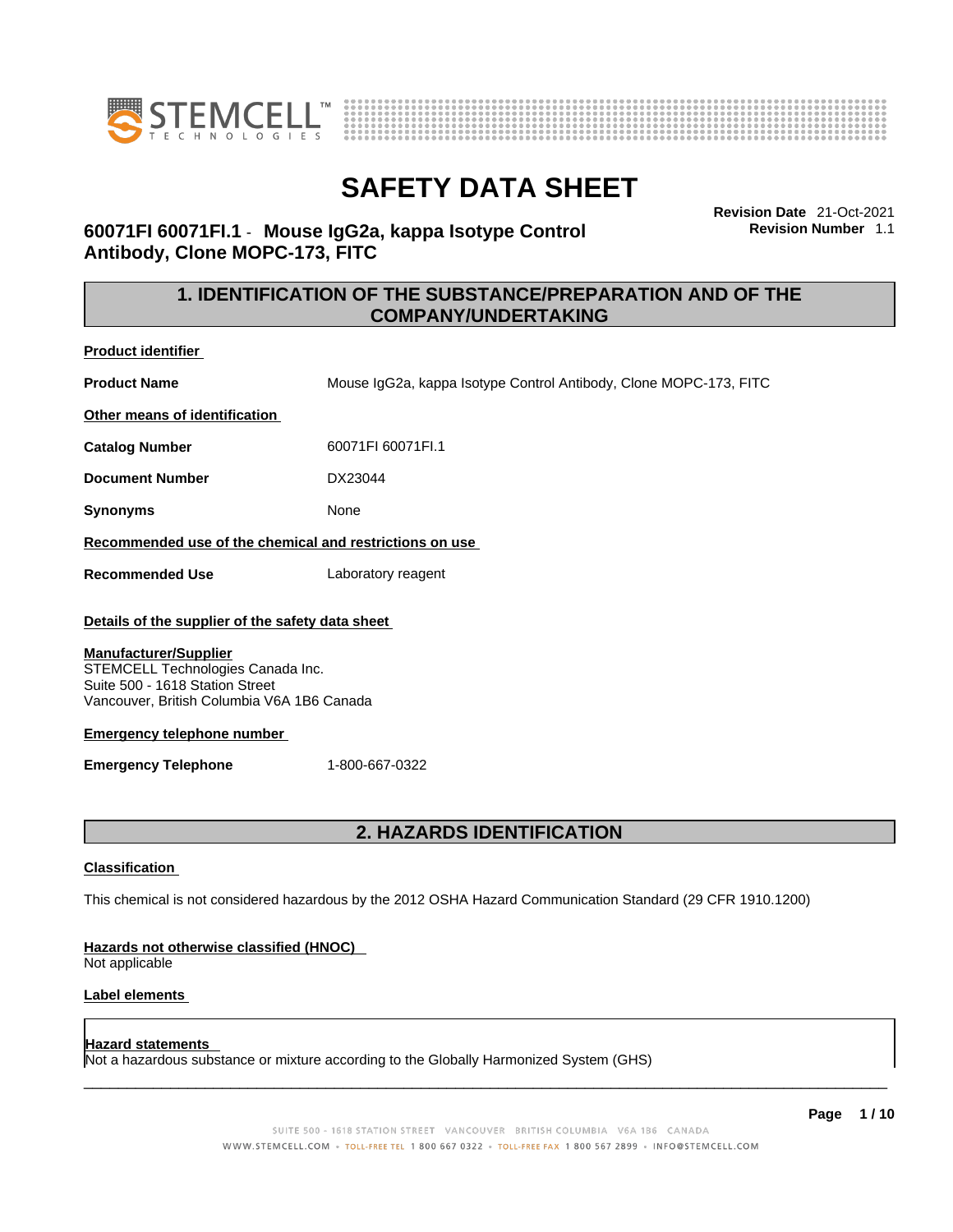



# \_\_\_\_\_\_\_\_\_\_\_\_\_\_\_\_\_\_\_\_\_\_\_\_\_\_\_\_\_\_\_\_\_\_\_\_\_\_\_\_\_\_\_\_\_\_\_\_\_\_\_\_\_\_\_\_\_\_\_\_\_\_\_\_\_\_\_\_\_\_\_\_\_\_\_\_\_\_\_\_\_\_\_\_\_\_\_\_\_\_\_\_\_ **Revision Date** 21-Oct-2021 **60071FI 60071FI.1** - **Mouse IgG2a, kappa Isotype Control Antibody, Clone MOPC-173, FITC**

The product contains no substances which at their given concentration, are considered to be hazardous to health.

**Appearance** Clear **Physical state** Liquid **Odor** No data available

**Revision Number** 1.1

**Other Information** 

Not applicable

**Unknown acute toxicity** 0 % of the mixture consists of ingredient(s) of unknown toxicity

0 % of the mixture consists of ingredient(s) of unknown acute oral toxicity

0 % of the mixture consists of ingredient(s) of unknown acute dermal toxicity

0 % of the mixture consists of ingredient(s) of unknown acute inhalation toxicity (gas)

0 % of the mixture consists of ingredient(s) of unknown acute inhalation toxicity (vapor)

0 % of the mixture consists of ingredient(s) of unknown acute inhalation toxicity (dust/mist)

### **3. COMPOSITION/INFORMATION ON INGREDIENTS**

#### **Substance**

Not applicable.

#### **Mixture**

Not a hazardous substance or mixture according to the Globally Harmonized System (GHS)

\*The exact percentage (concentration) ofcomposition has been withheld as a trade secret.

### **4. FIRST AID MEASURES**

#### **Description of first aid measures**

| <b>Inhalation</b>   | Remove to fresh air.                                                                                                    |
|---------------------|-------------------------------------------------------------------------------------------------------------------------|
| Eye contact         | Rinse thoroughly with plenty of water for at least 15 minutes, lifting lower and upper eyelids.<br>Consult a physician. |
| <b>Skin contact</b> | Wash skin with soap and water.                                                                                          |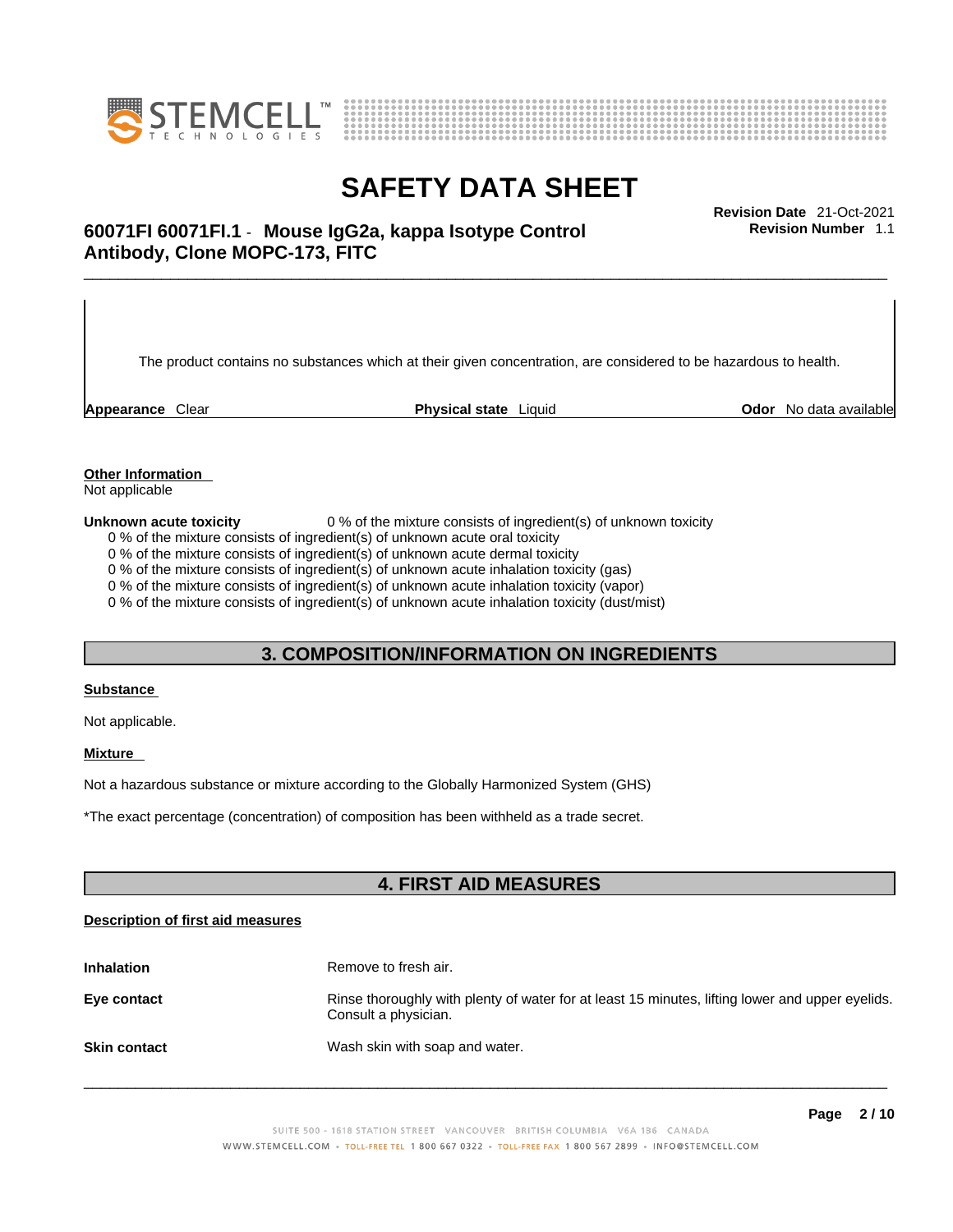



# \_\_\_\_\_\_\_\_\_\_\_\_\_\_\_\_\_\_\_\_\_\_\_\_\_\_\_\_\_\_\_\_\_\_\_\_\_\_\_\_\_\_\_\_\_\_\_\_\_\_\_\_\_\_\_\_\_\_\_\_\_\_\_\_\_\_\_\_\_\_\_\_\_\_\_\_\_\_\_\_\_\_\_\_\_\_\_\_\_\_\_\_\_ **Revision Date** 21-Oct-2021 **60071FI 60071FI.1** - **Mouse IgG2a, kappa Isotype Control Antibody, Clone MOPC-173, FITC**

**Ingestion** Clean mouth with water and drink afterwards plenty of water. **Most important symptoms and effects, both acute and delayed Symptoms** No information available. **Indication of any immediate medical attention and special treatment needed Note to physicians** Treat symptomatically. **5. FIRE-FIGHTING MEASURES Suitable Extinguishing Media** Use extinguishing measures that are appropriate to local circumstances and the surrounding environment. **Unsuitable extinguishing media** CAUTION: Use of water spray when fighting fire may be inefficient. **Specific hazards arising from the** No information available.

**Explosion data Sensitivity to Mechanical Impact** None. **Sensitivity to Static Discharge** None.

**chemical**

**Special protective equipment for fire-fighters** Firefighters should wear self-contained breathing apparatus and full firefighting turnout gear. Use personal protection equipment.

### **6. ACCIDENTAL RELEASE MEASURES**

**Personal precautions, protective equipment and emergency procedures Personal precautions** Ensure adequate ventilation. **Environmental precautions Environmental precautions** See Section 12 for additional Ecological Information. **Methods and material for containment and cleaning up Methods for containment** Prevent further leakage or spillage if safe to do so.

 $\_$  ,  $\_$  ,  $\_$  ,  $\_$  ,  $\_$  ,  $\_$  ,  $\_$  ,  $\_$  ,  $\_$  ,  $\_$  ,  $\_$  ,  $\_$  ,  $\_$  ,  $\_$  ,  $\_$  ,  $\_$  ,  $\_$  ,  $\_$  ,  $\_$  ,  $\_$  ,  $\_$  ,  $\_$  ,  $\_$  ,  $\_$  ,  $\_$  ,  $\_$  ,  $\_$  ,  $\_$  ,  $\_$  ,  $\_$  ,  $\_$  ,  $\_$  ,  $\_$  ,  $\_$  ,  $\_$  ,  $\_$  ,  $\_$  ,

**Revision Number** 1.1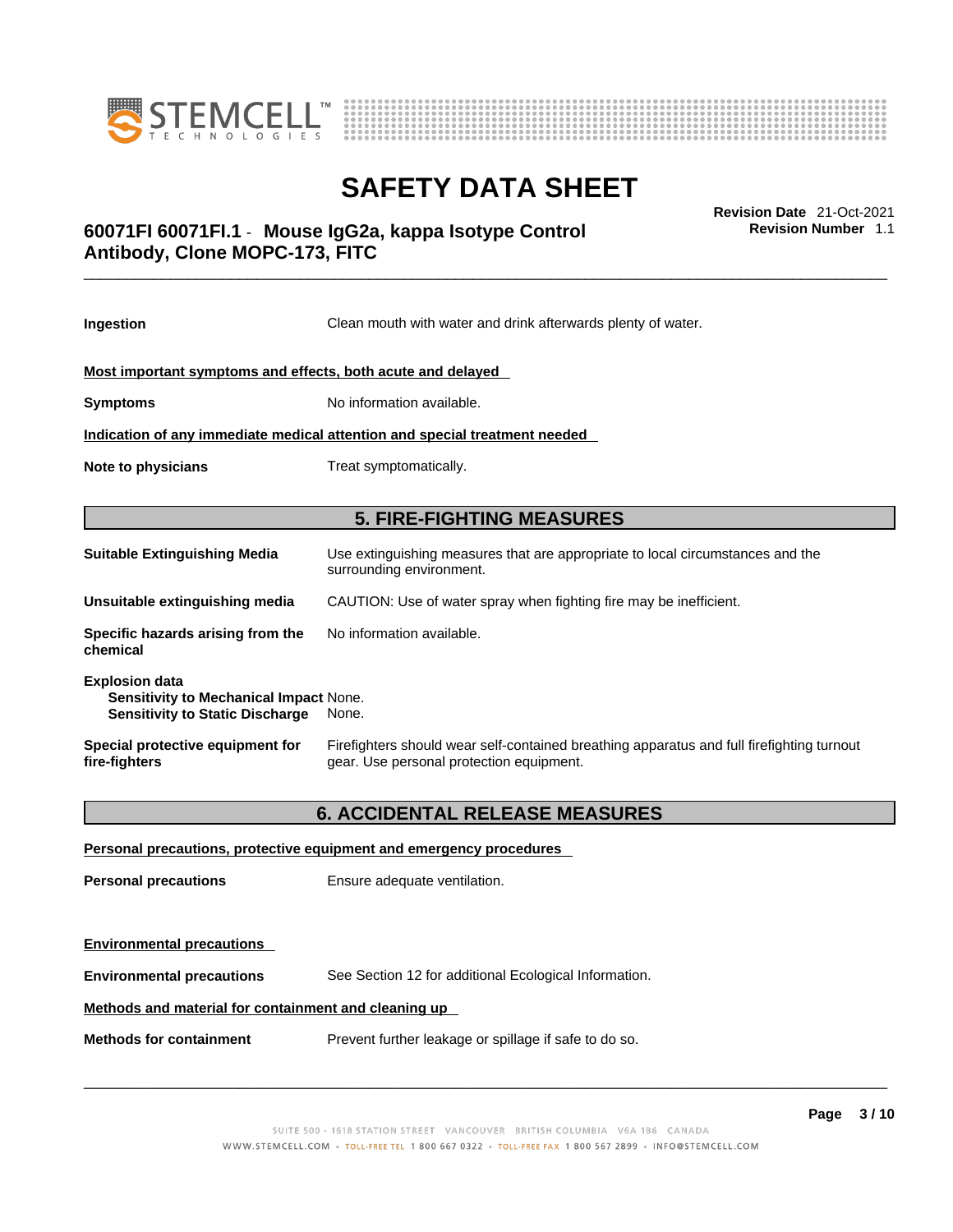



**Revision Number** 1.1

# \_\_\_\_\_\_\_\_\_\_\_\_\_\_\_\_\_\_\_\_\_\_\_\_\_\_\_\_\_\_\_\_\_\_\_\_\_\_\_\_\_\_\_\_\_\_\_\_\_\_\_\_\_\_\_\_\_\_\_\_\_\_\_\_\_\_\_\_\_\_\_\_\_\_\_\_\_\_\_\_\_\_\_\_\_\_\_\_\_\_\_\_\_ **Revision Date** 21-Oct-2021 **60071FI 60071FI.1** - **Mouse IgG2a, kappa Isotype Control Antibody, Clone MOPC-173, FITC**

| Methods for cleaning up                | Pick up and transfer to properly labeled containers.                                 |
|----------------------------------------|--------------------------------------------------------------------------------------|
| <b>Prevention of secondary hazards</b> | Clean contaminated objects and areas thoroughly observing environmental regulations. |

### **7. HANDLING AND STORAGE**

# **Precautions for safe handling Advice on safe handling** Handle in accordance with good industrial hygiene and safety practice. **Conditions for safe storage, including any incompatibilities Storage Conditions** Store in accordance with information listed on the Product Information Sheet (PIS).

### **8. EXPOSURE CONTROLS/PERSONAL PROTECTION**

#### **Control parameters**

**Exposure Limits** This product, as supplied, does not contain any hazardous materials with occupational exposure limits established by the region specific regulatory bodies.

#### **Appropriate engineering controls**

| Showers              |
|----------------------|
| Eyewash stations     |
| Ventilation systems. |
|                      |

**Individual protection measures, such as personal protective equipment Eye/face protection** No special protective equipment required. **Skin and body protection** No special protective equipment required. **Respiratory protection** No protective equipment is needed under normal use conditions. If exposure limits are exceeded or irritation is experienced, ventilation and evacuation may be required. **General hygiene considerations** Handle in accordance with good industrial hygiene and safety practice.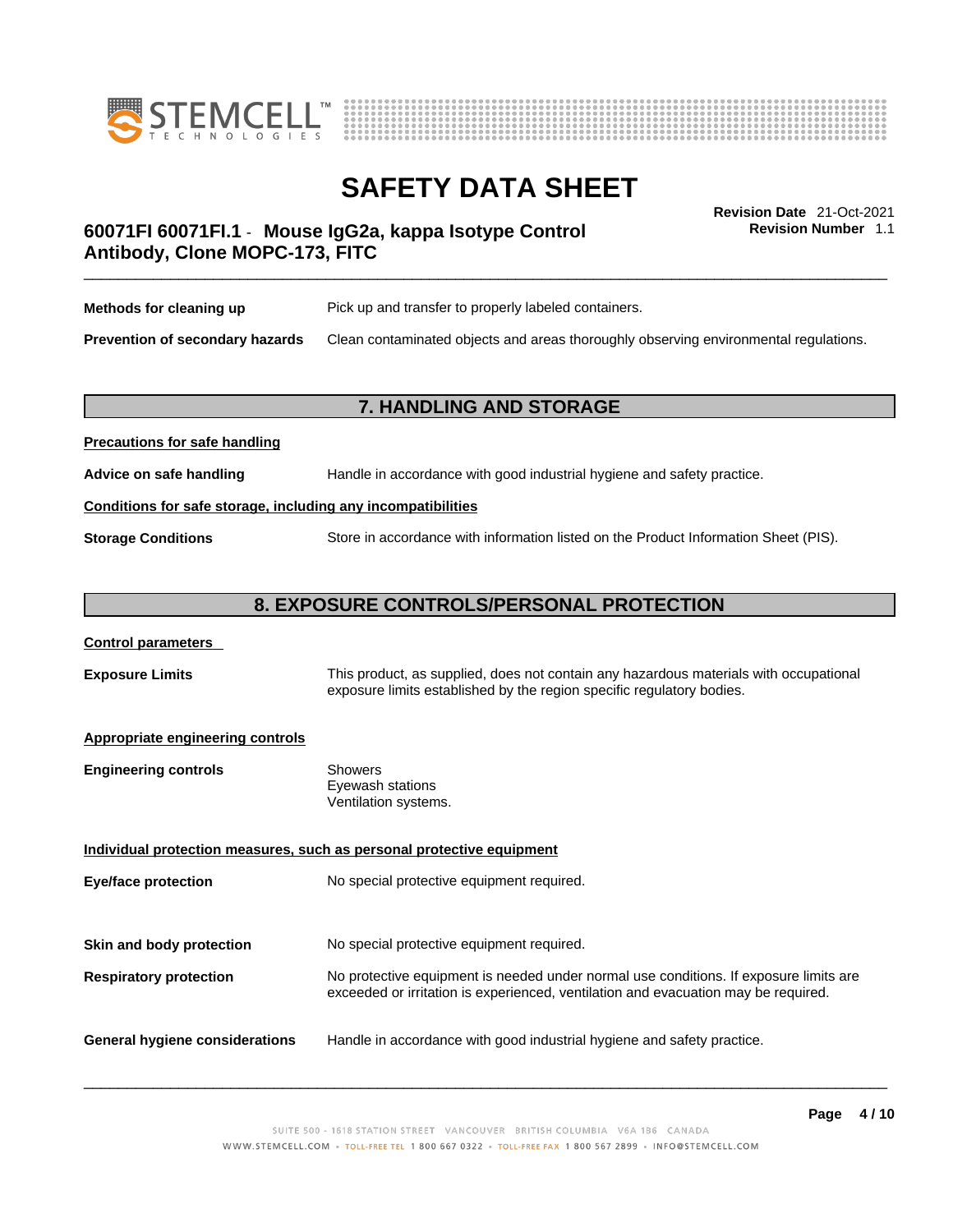



\_\_\_\_\_\_\_\_\_\_\_\_\_\_\_\_\_\_\_\_\_\_\_\_\_\_\_\_\_\_\_\_\_\_\_\_\_\_\_\_\_\_\_\_\_\_\_\_\_\_\_\_\_\_\_\_\_\_\_\_\_\_\_\_\_\_\_\_\_\_\_\_\_\_\_\_\_\_\_\_\_\_\_\_\_\_\_\_\_\_\_\_\_ **Revision Date** 21-Oct-2021 **60071FI 60071FI.1** - **Mouse IgG2a, kappa Isotype Control Antibody, Clone MOPC-173, FITC** 

**9. PHYSICAL AND CHEMICAL PROPERTIES Information on basic physical and chemical properties Physical state** Liquid **Appearance** Clear<br> **Color** No int **Color Color Color Color Color Color Color No** data available **Odor Odor Constanting Codor Constanting Codor Codor Codor Codor Codor Codor Codor Codor Codor Codor Codor Codor Codor Codor Codor Codor Codor Codor Codor Codor Codor Codor Codor No data available Explosive properties** No data available **Oxidizing properties** No information available **Other Information Softening point** No information available **Molecular weight** No information available **Molecular formula** No information available<br>**VOC Content (%)** No information available **VOC** Content (%) **Liquid Density** No information available **Bulk density No information available 10. STABILITY AND REACTIVITY Property CONSIDERENT VALUES PROPERTY Remarks •** Method **pH** No data available None known **Melting point / freezing point Boiling point / boiling range Modata available None known Flash point Communist Communist Communist Communist Communist Communist Communist Communist Communist Communist Communist Communist Communist Communist Communist Communist Communist Communist Communist Communist Communi Evaporation rate Configure 1 Accord None Configure 1 Accord None known**<br> **Elammability (solid. gas)** No data available **None known** None known **Flammability (solid, gas)** No data available None known **Flammability Limit in Air None known None known Upper flammability limit:** No data available **Lower flammability limit:** No data available **Vapor pressure No data available None known Vapor density Notata available None known Relative density No data available None known Water solubility No data available** Mome known<br> **Solubility in other solvents** No data available **None known**<br>
None known **Solubility in other solvents** No data available **None known**<br> **Partition coefficient** No data available None known **Partition coefficient**<br>**Autoignition temperature** No data available **Autoignition temperature** Mo data available Mone known<br> **Decomposition temperature** No data available None Known **Decomposition temperature** No data available None known<br> **Kinematic viscosity** No data available None known **Kinematic viscosity** No data available<br> **Dynamic viscosity** No data available **Dynamic viscosity** None known

**Reactivity No information available.** 

**Chemical stability** Stable under recommended transport or storage conditions.

 $\_$  ,  $\_$  ,  $\_$  ,  $\_$  ,  $\_$  ,  $\_$  ,  $\_$  ,  $\_$  ,  $\_$  ,  $\_$  ,  $\_$  ,  $\_$  ,  $\_$  ,  $\_$  ,  $\_$  ,  $\_$  ,  $\_$  ,  $\_$  ,  $\_$  ,  $\_$  ,  $\_$  ,  $\_$  ,  $\_$  ,  $\_$  ,  $\_$  ,  $\_$  ,  $\_$  ,  $\_$  ,  $\_$  ,  $\_$  ,  $\_$  ,  $\_$  ,  $\_$  ,  $\_$  ,  $\_$  ,  $\_$  ,  $\_$  ,

**Revision Number** 1.1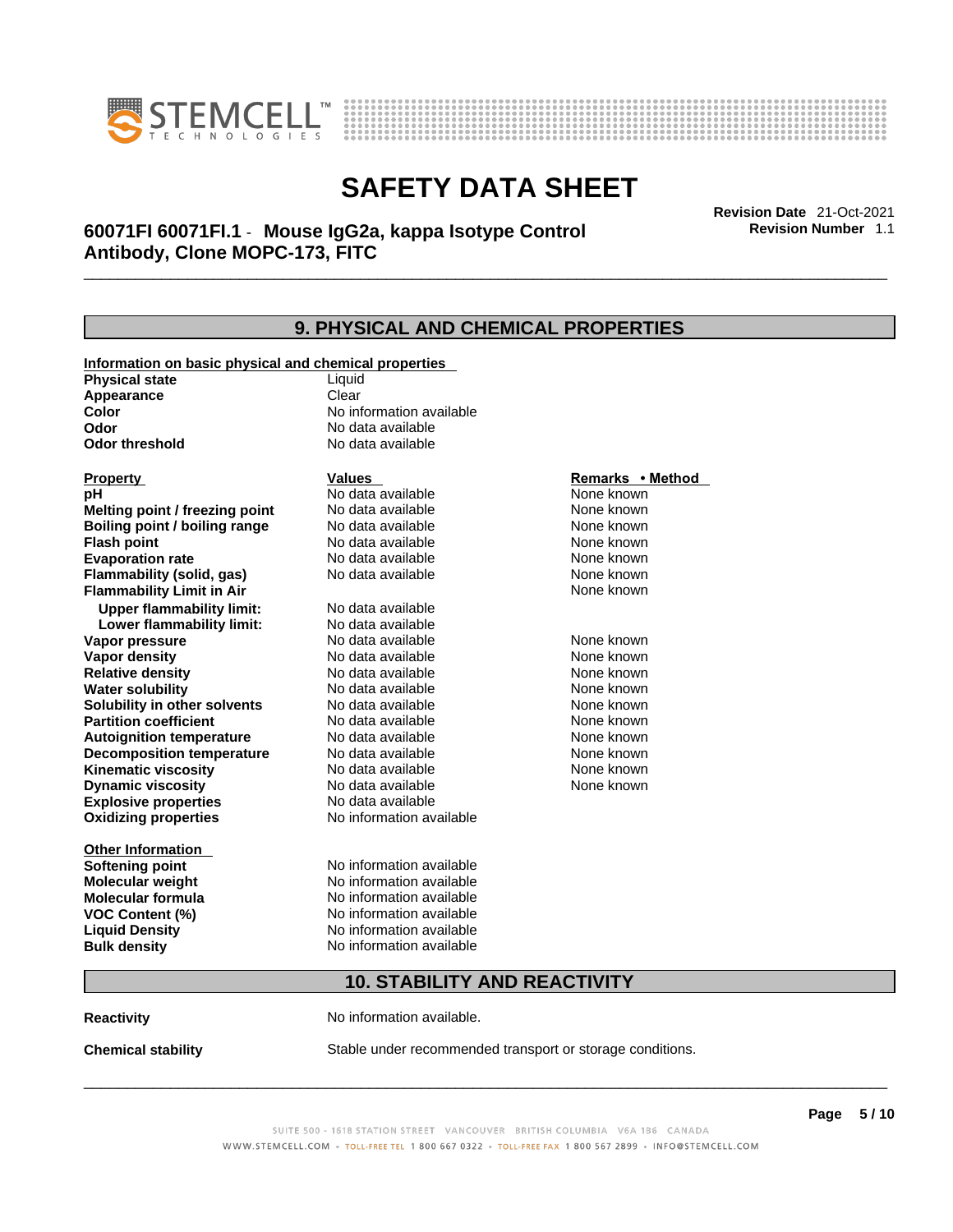



\_\_\_\_\_\_\_\_\_\_\_\_\_\_\_\_\_\_\_\_\_\_\_\_\_\_\_\_\_\_\_\_\_\_\_\_\_\_\_\_\_\_\_\_\_\_\_\_\_\_\_\_\_\_\_\_\_\_\_\_\_\_\_\_\_\_\_\_\_\_\_\_\_\_\_\_\_\_\_\_\_\_\_\_\_\_\_\_\_\_\_\_\_ **Revision Date** 21-Oct-2021 **60071FI 60071FI.1** - **Mouse IgG2a, kappa Isotype Control Antibody, Clone MOPC-173, FITC** 

**Revision Number** 1.1

| <b>Possibility of hazardous reactions</b> None under normal processing. |                                           |
|-------------------------------------------------------------------------|-------------------------------------------|
| <b>Conditions to avoid</b>                                              | None known based on information supplied. |
| Incompatible materials                                                  | None known based on information supplied. |

**Hazardous decomposition products** None known based on information supplied.

### **11. TOXICOLOGICAL INFORMATION**

#### **Information on likely routes of exposure**

#### **Product Information**

| <b>Inhalation</b>                                                            | Specific test data for the substance or mixture is not available. |  |
|------------------------------------------------------------------------------|-------------------------------------------------------------------|--|
| Eye contact                                                                  | Specific test data for the substance or mixture is not available. |  |
| <b>Skin contact</b>                                                          | Specific test data for the substance or mixture is not available. |  |
| Ingestion                                                                    | Specific test data for the substance or mixture is not available. |  |
| Symptoms related to the physical, chemical and toxicological characteristics |                                                                   |  |

**Symptoms** No information available.

#### **Numerical measures of toxicity**

#### **Acute toxicity**

#### **The following values are calculated based on chapter 3.1 of the GHS document**

**Unknown acute toxicity** 0 % of the mixture consists of ingredient(s) of unknown toxicity

0 % of the mixture consists of ingredient(s) of unknown acute oral toxicity

0 % of the mixture consists of ingredient(s) of unknown acute dermal toxicity

0 % of the mixture consists of ingredient(s) of unknown acute inhalation toxicity (gas)

0 % of the mixture consists of ingredient(s) of unknown acute inhalation toxicity (vapor)

0 % of the mixture consists of ingredient(s) of unknown acute inhalation toxicity (dust/mist)

Product Information

#### **Delayed and immediate effects as well as chronic effects from short and long-term exposure**

**Skin corrosion/irritation** No information available.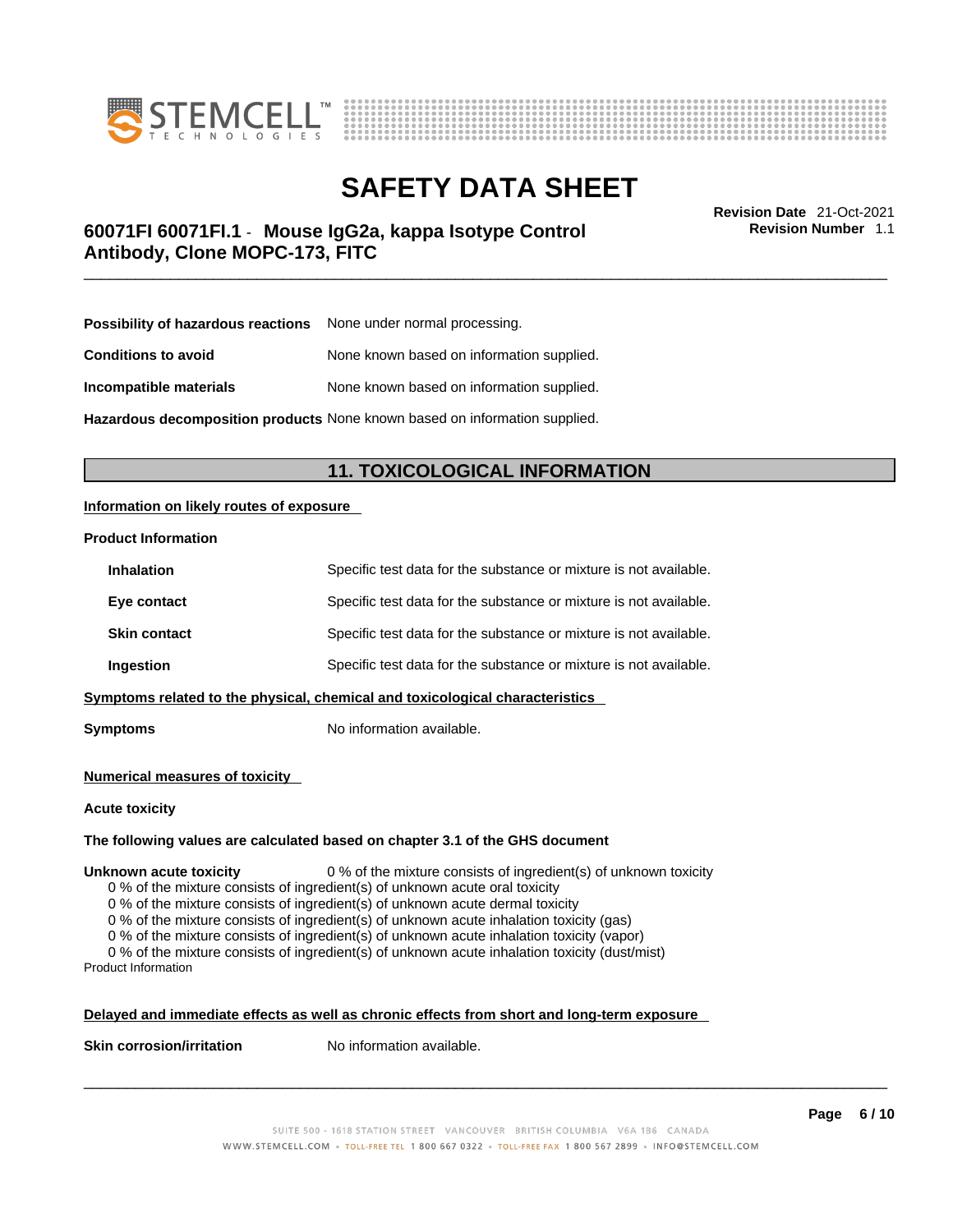



# \_\_\_\_\_\_\_\_\_\_\_\_\_\_\_\_\_\_\_\_\_\_\_\_\_\_\_\_\_\_\_\_\_\_\_\_\_\_\_\_\_\_\_\_\_\_\_\_\_\_\_\_\_\_\_\_\_\_\_\_\_\_\_\_\_\_\_\_\_\_\_\_\_\_\_\_\_\_\_\_\_\_\_\_\_\_\_\_\_\_\_\_\_ **Revision Date** 21-Oct-2021 **60071FI 60071FI.1** - **Mouse IgG2a, kappa Isotype Control Antibody, Clone MOPC-173, FITC**

**Revision Number** 1.1

| <b>Product Information</b>           |                            |  |
|--------------------------------------|----------------------------|--|
| Serious eye damage/eye irritation    | No information available.  |  |
| <b>Product Information</b>           |                            |  |
| Respiratory or skin sensitization    | No information available.  |  |
| <b>Product Information</b>           |                            |  |
| <b>Germ cell mutagenicity</b>        | No information available.  |  |
| <b>Product Information</b>           |                            |  |
| Carcinogenicity                      | No information available.  |  |
| <b>Reproductive toxicity</b>         | No information available.  |  |
|                                      | <b>Product Information</b> |  |
| <b>STOT - single exposure</b>        | No information available.  |  |
|                                      | <b>Product Information</b> |  |
| <b>STOT - repeated exposure</b>      | No information available.  |  |
|                                      | <b>Product Information</b> |  |
| <b>Aspiration hazard</b>             | No information available.  |  |
| <b>12. ECOLOGICAL INFORMATION</b>    |                            |  |
| <b>Ecotoxicity</b>                   |                            |  |
|                                      | <b>Product Information</b> |  |
| <b>Persistence and degradability</b> | No information available.  |  |

| <b>Bioaccumulation</b> | There is no data for this product. |
|------------------------|------------------------------------|
|                        |                                    |

**Other adverse effects** No information available.

## **13. DISPOSAL CONSIDERATIONS**

#### **Waste treatment methods**

**Waste from residues/unused products** 

Dispose of in accordance with local regulations. Dispose of waste in accordance with environmental legislation.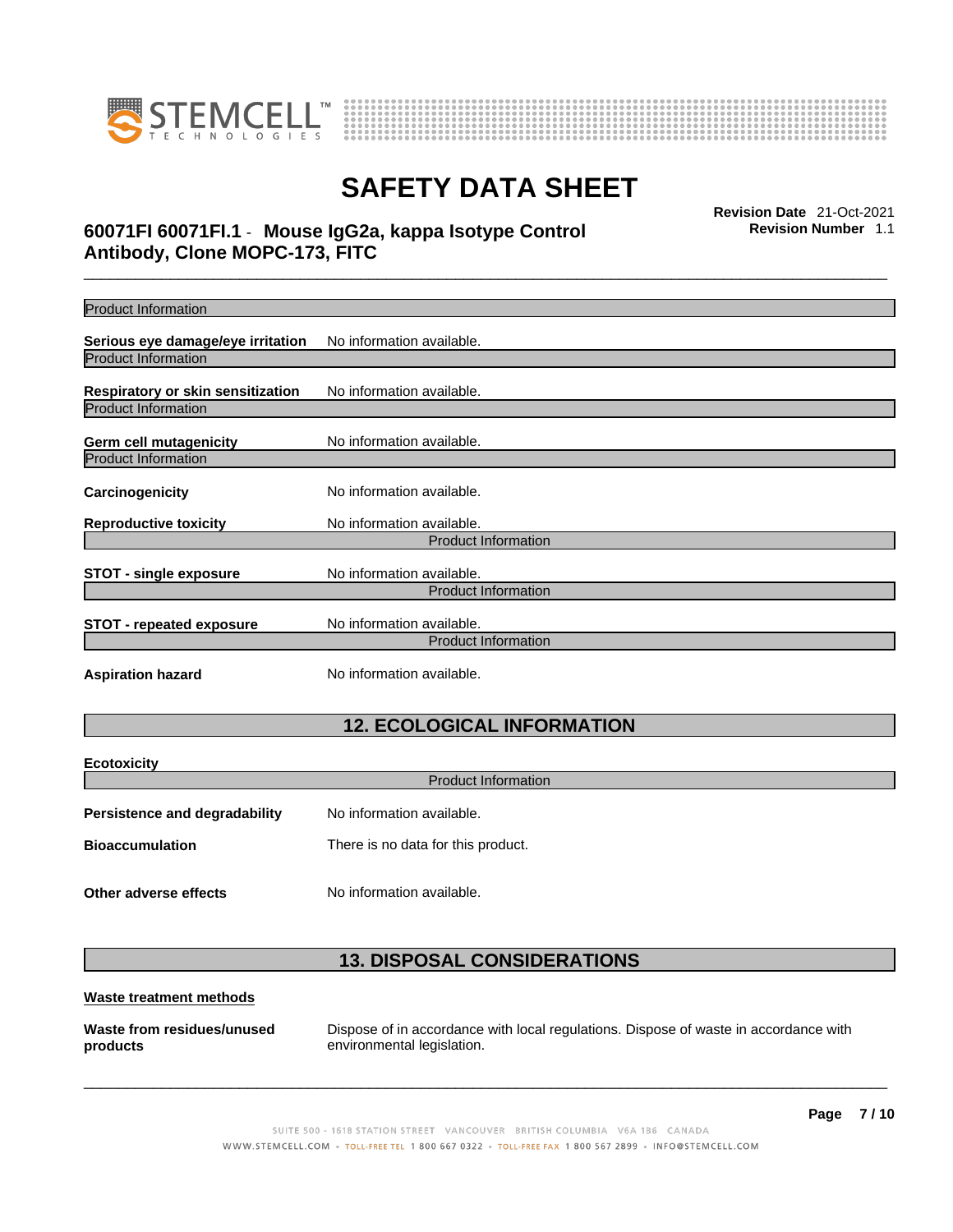



**Revision Number** 1.1

# \_\_\_\_\_\_\_\_\_\_\_\_\_\_\_\_\_\_\_\_\_\_\_\_\_\_\_\_\_\_\_\_\_\_\_\_\_\_\_\_\_\_\_\_\_\_\_\_\_\_\_\_\_\_\_\_\_\_\_\_\_\_\_\_\_\_\_\_\_\_\_\_\_\_\_\_\_\_\_\_\_\_\_\_\_\_\_\_\_\_\_\_\_ **Revision Date** 21-Oct-2021 **60071FI 60071FI.1** - **Mouse IgG2a, kappa Isotype Control Antibody, Clone MOPC-173, FITC**

**Contaminated packaging Do not reuse empty containers.** 

**US EPA Waste Number** P105

## **14. TRANSPORT INFORMATION**

| <b>DOT</b>  | Not regulated |
|-------------|---------------|
| <b>TDG</b>  | Not regulated |
| <b>MEX</b>  | Not regulated |
| ICAO (air)  | Not regulated |
| <b>IATA</b> | Not regulated |
| <b>IMDG</b> | Not regulated |
| <b>RID</b>  | Not regulated |
| <b>ADR</b>  | Not regulated |
| <b>ADN</b>  | Not regulated |

### **15. REGULATORY INFORMATION**

| <b>International Inventories</b> |                 |  |
|----------------------------------|-----------------|--|
| <b>TSCA</b>                      | Complies        |  |
| <b>DSL/NDSL</b>                  | Complies        |  |
| <b>EINECS/ELINCS</b>             | Complies        |  |
| <b>ENCS</b>                      | Does not comply |  |
| <b>IECSC</b>                     | Complies        |  |
| <b>KECL</b>                      | Complies        |  |
| <b>PICCS</b>                     | Complies        |  |
| <b>AICS</b>                      | Complies        |  |

 **Legend:** 

 **TSCA** - United States Toxic Substances Control Act Section 8(b) Inventory  **DSL/NDSL** - Canadian Domestic Substances List/Non-Domestic Substances List  **EINECS/ELINCS** - European Inventory of Existing Chemical Substances/European List of Notified Chemical Substances  **ENCS** - Japan Existing and New Chemical Substances  **IECSC** - China Inventory of Existing Chemical Substances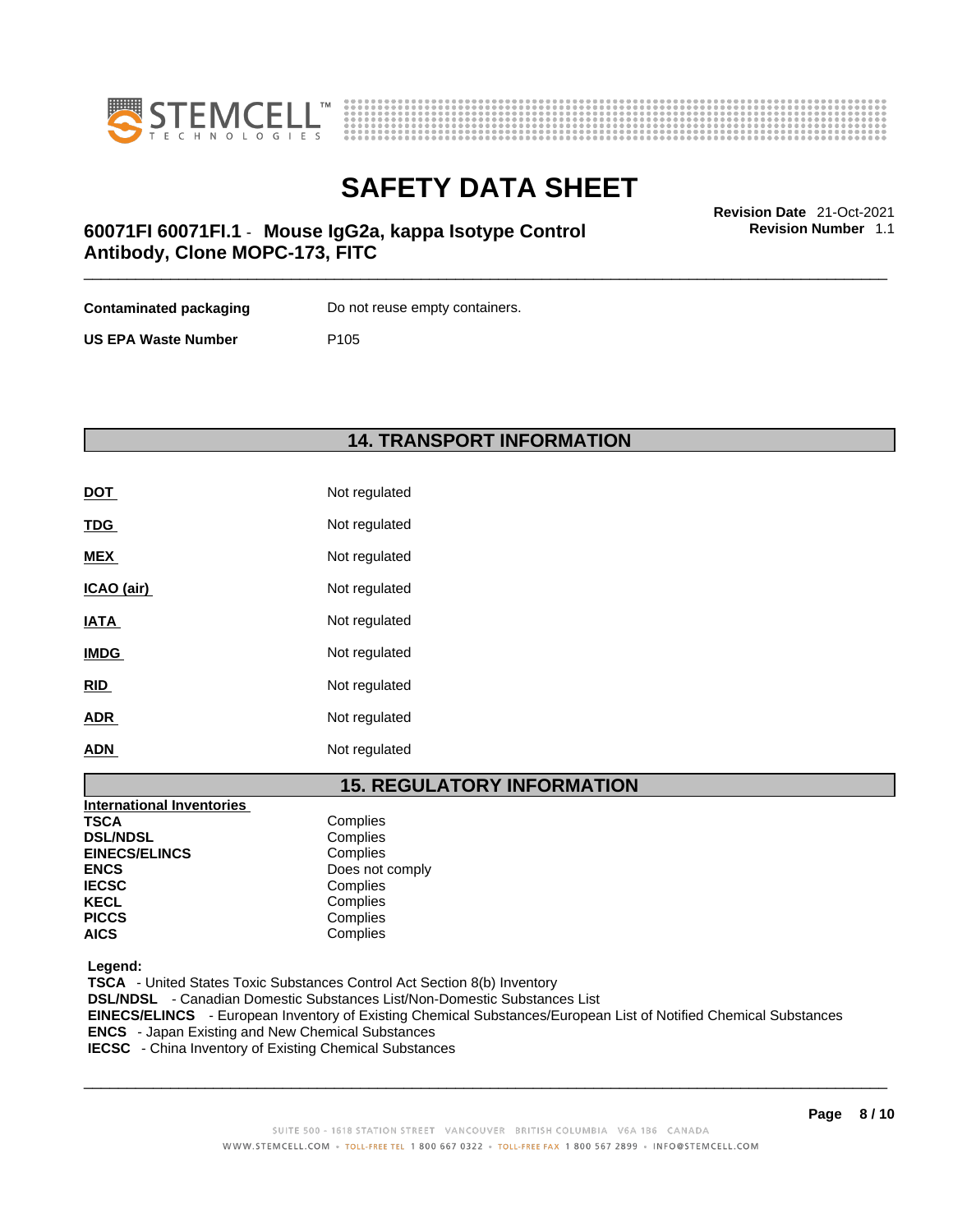



# \_\_\_\_\_\_\_\_\_\_\_\_\_\_\_\_\_\_\_\_\_\_\_\_\_\_\_\_\_\_\_\_\_\_\_\_\_\_\_\_\_\_\_\_\_\_\_\_\_\_\_\_\_\_\_\_\_\_\_\_\_\_\_\_\_\_\_\_\_\_\_\_\_\_\_\_\_\_\_\_\_\_\_\_\_\_\_\_\_\_\_\_\_ **Revision Date** 21-Oct-2021 **60071FI 60071FI.1** - **Mouse IgG2a, kappa Isotype Control Antibody, Clone MOPC-173, FITC**

**Revision Number** 1.1

 **KECL** - Korean Existing and Evaluated Chemical Substances

 **PICCS** - Philippines Inventory of Chemicals and Chemical Substances

 **AICS** - Australian Inventory of Chemical Substances

#### **US Federal Regulations**

#### **SARA 313**

Section 313 of Title III of the Superfund Amendments and Reauthorization Act of 1986 (SARA). This product does not contain any chemicals which are subject to the reporting requirements of the Act and Title 40 of the Code of Federal Regulations, Part 372.

## **SARA 311/312 Hazard Categories**

| Acute health hazard               | Nο  |  |
|-----------------------------------|-----|--|
| Chronic Health Hazard             | N٥  |  |
| Fire hazard                       | No. |  |
| Sudden release of pressure hazard | No. |  |
| <b>Reactive Hazard</b>            | N٥  |  |

#### **CWA** (Clean Water Act)

This product does not contain any substances regulated as pollutants pursuant to the Clean Water Act (40 CFR 122.21 and 40 CFR 122.42).

#### **CERCLA**

This material, as supplied, does not contain any substances regulated as hazardous substances under the Comprehensive Environmental Response Compensation and Liability Act (CERCLA) (40 CFR 302) or the Superfund Amendments and Reauthorization Act (SARA) (40 CFR 355). There may be specific reporting requirements at the local, regional, or state level pertaining to releases of this material.

#### **US State Regulations**

#### **California Proposition 65**

This product does not contain any Proposition 65 chemicals.

#### **U.S. State Right-to-Know Regulations**

#### **US State Regulations**

| Chemical name                         | New Jersey | <b>Massachusetts</b> | Pennsylvania |
|---------------------------------------|------------|----------------------|--------------|
| Water                                 |            |                      |              |
| 7732-18-5                             |            |                      |              |
| Sodium Phosphate Dibasic<br>7558-79-4 |            |                      |              |
| Sodium Azide<br>26628-22-8            |            |                      |              |